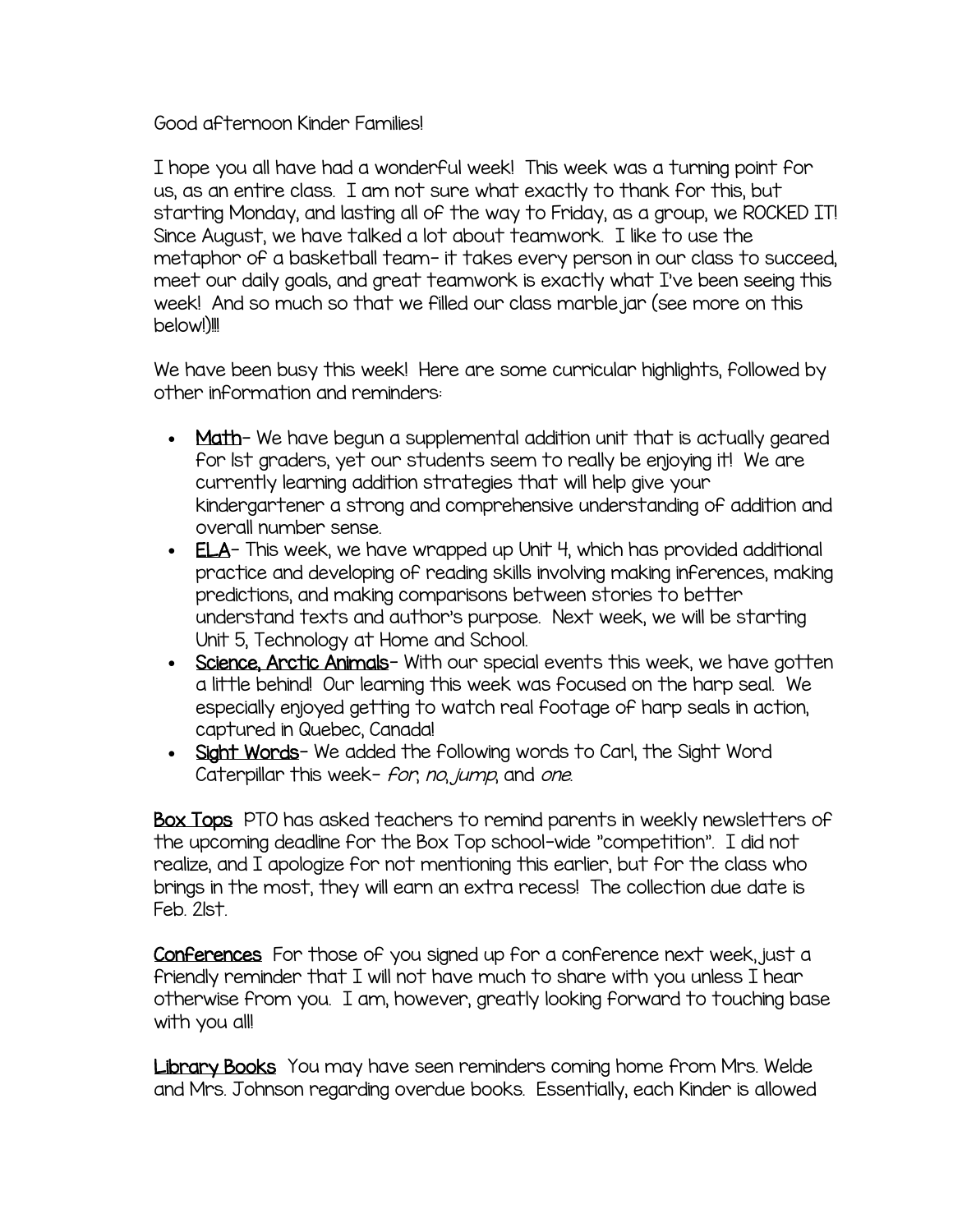to have one book checked out at a time. To give a bit of flexibility for a book forgotten at home one week, the librarians allow them to check out a second book in such instance. However, they have really been staying on top of late books this year!

I spoke to Mrs. Welde about this on Monday. Her hope is to keep parents informed from the moment they are considered "overdue" in order to avoid surprises at the end of the year. Any book that is not found and returned by the end of the year becomes an additional school fee that you will be responsible for. The Kinders also receive weekly reminders from the librarians themselves, which only stresses your children out!! Please help them develop some kind of system at home; e.g., a weekly Sunday routine of putting library books into their backpacks, or having a special place at home to keep library books so they do not get mixed up with personal books. I will continue to give Friday reminders to your child, but I think many of them have a hard time remembering over the weekend. Thank you in advance!

Marble Jar Party They've done it again and filled up our class marble jar!!! A very exciting time! I am reaching out to you all in hopes of your help…perhaps this was a mistake on my behalf, but as I always have in the past, I took a vote of students' picks for our class celebration (they work SO hard for these silly marbles!!!), and they came up with a pizza party. Unfortunately, as  $I$ informed the class, I am not able to figure out a way to academically justify a pizza party :/ If you are able and willing, we would all SO appreciate a \$1 donation over the next few school days to help raise enough money for this party. If each child is able to donate \$1, we will have enough to purchase a large pizza, as well as the delivery cost. Thank you in advance for your consideration!

Mathematical Mindsets Just a few thoughts I'd like to share with you this week!

- As much as teachers may discourage "finger counting", especially as students are building number sense and addition fluency, new research informs us otherwise. Neuroscientists have discovered that finger "perception" or awareness is actually a more accurate predictor of 2nd grade success in 1st grade students than test scores!
- "Whether you believe you can or you can't, you're right." It's true! It has been found that the more belief you have in yourself, the higher your capabilities are. Just by having self-confidence, you are also more likely to take risks and try new things!

Snack Please excuse me in advance for being a nag! However, I have had about a third of the class this week forget snack. I thank you so much for checking this before your child leaves in the morning!!